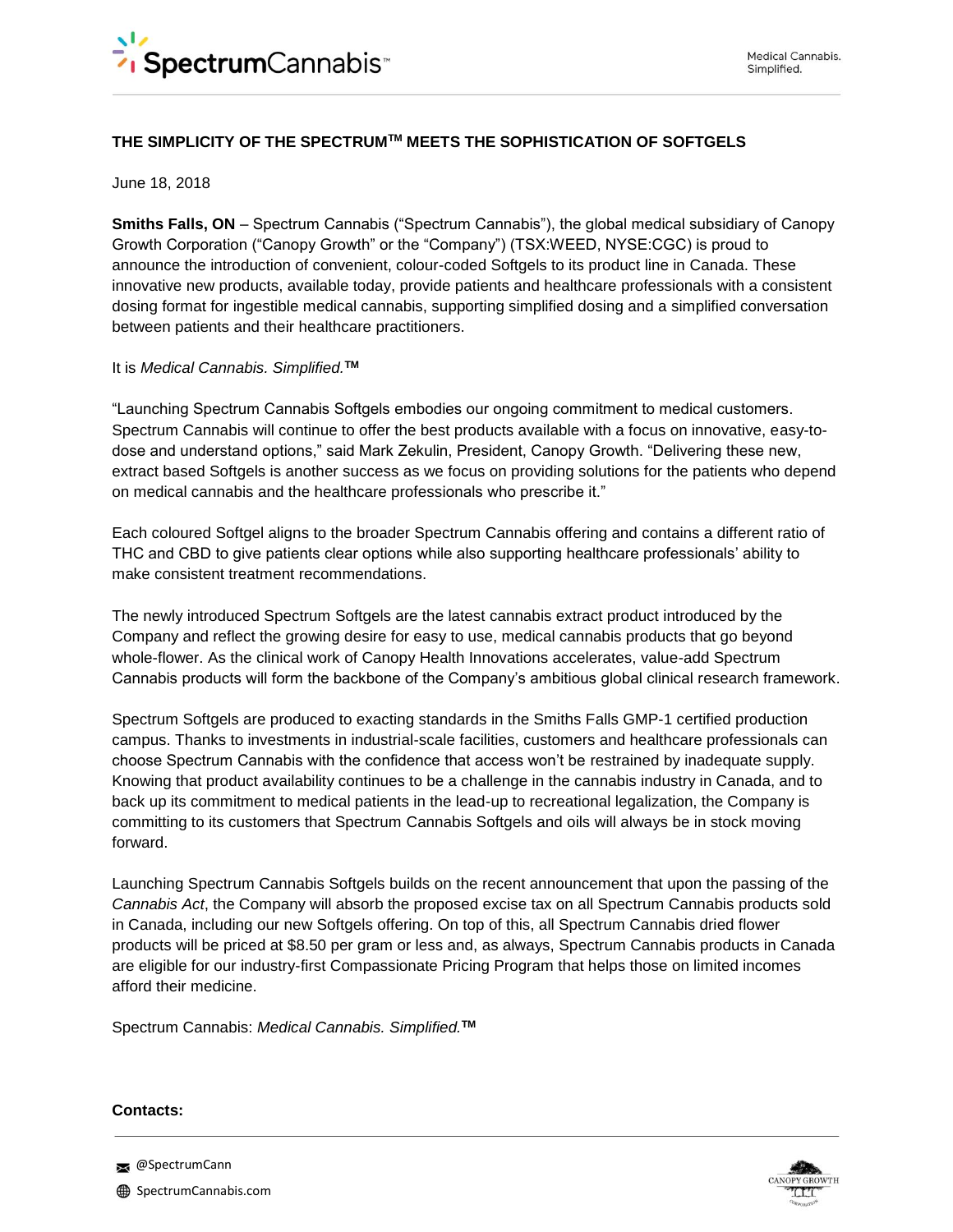

Media Relations Caitlin O'Hara [Caitlin.ohara@canopygrowth.com](mailto:Caitlin.ohara@canopygrowth.com) 613-291-3239

Investor Relations Tyler Burns [Tyler.burns@canopygrowth.com](mailto:Tyler.burns@canopygrowth.com) 855-558-9333 ex 122

Director: Bruce Linton [tmx@canopygrowth.com](mailto:tmx@canopygrowth.com)

## **About Spectrum Cannabis**

Spectrum Cannabis, a wholly-owned subsidiary of Canopy Growth, is dedicated to simplifying medical cannabis for patients and healthcare practitioners. Spectrum Cannabis is an international medical business which interfaces with healthcare professionals and patients around the world. Founded in Canada, Spectrum Cannabis operates in Australia, South America, Africa and across Europe. Spectrum Cannabis products are available in a wide range of potencies and formats designed to simplify the dialogue around strength and dosage by applying a colour-coded Spectrum to categorize medical cannabis according to THC and CBD levels. Its product lineup includes whole flower cannabis, oils and new innovations such as Softgels. Through product simplification, easy dosing formats, its Compassionate Pricing Program, in addition to ongoing education of healthcare professionals, Spectrum is committed to improving the lives of medical cannabis patients around the globe.

## **About Canopy Growth Corporation**

Canopy Growth is a world-leading diversified cannabis and hemp company, offering distinct brands and curated cannabis varieties in dried, oil and Softgel capsule forms. From product and process innovation to market execution, Canopy Growth is driven by a passion for leadership and a commitment to building a world-class cannabis company one product, site and country at a time.

Canopy Growth has established partnerships with leading sector names including cannabis icon Snoop Dogg, breeding legends DNA Genetics and Green House Seeds, and Fortune 500 alcohol leader Constellation Brands, to name but a few. Canopy Growth operates ten licensed cannabis production sites with over 2.4 million square feet of production capacity, including over 500,000 square feet of GMPcertified production space. The Company has operations in nine countries across five continents. The Company is proudly dedicated to educating healthcare practitioners, conducting robust clinical research, and furthering the public's understanding of cannabis. Through its partly owned subsidiary, Canopy Health Innovations, Canopy Growth has invested millions of dollars toward cutting edge, commercializable research and IP development. Through its partly owned subsidiary Canopy Rivers Corporation, the Company provides resources and investment to new market entrants in order to build a portfolio of stable investments in the sector. From our historic public listing on the Toronto Stock Exchange and New York Stock Exchange to our continued international expansion, pride in advancing shareholder value through leadership is engrained in all we do at Canopy Growth. For more information visit [www.canopygrowth.com](http://www.canopygrowth.com/)